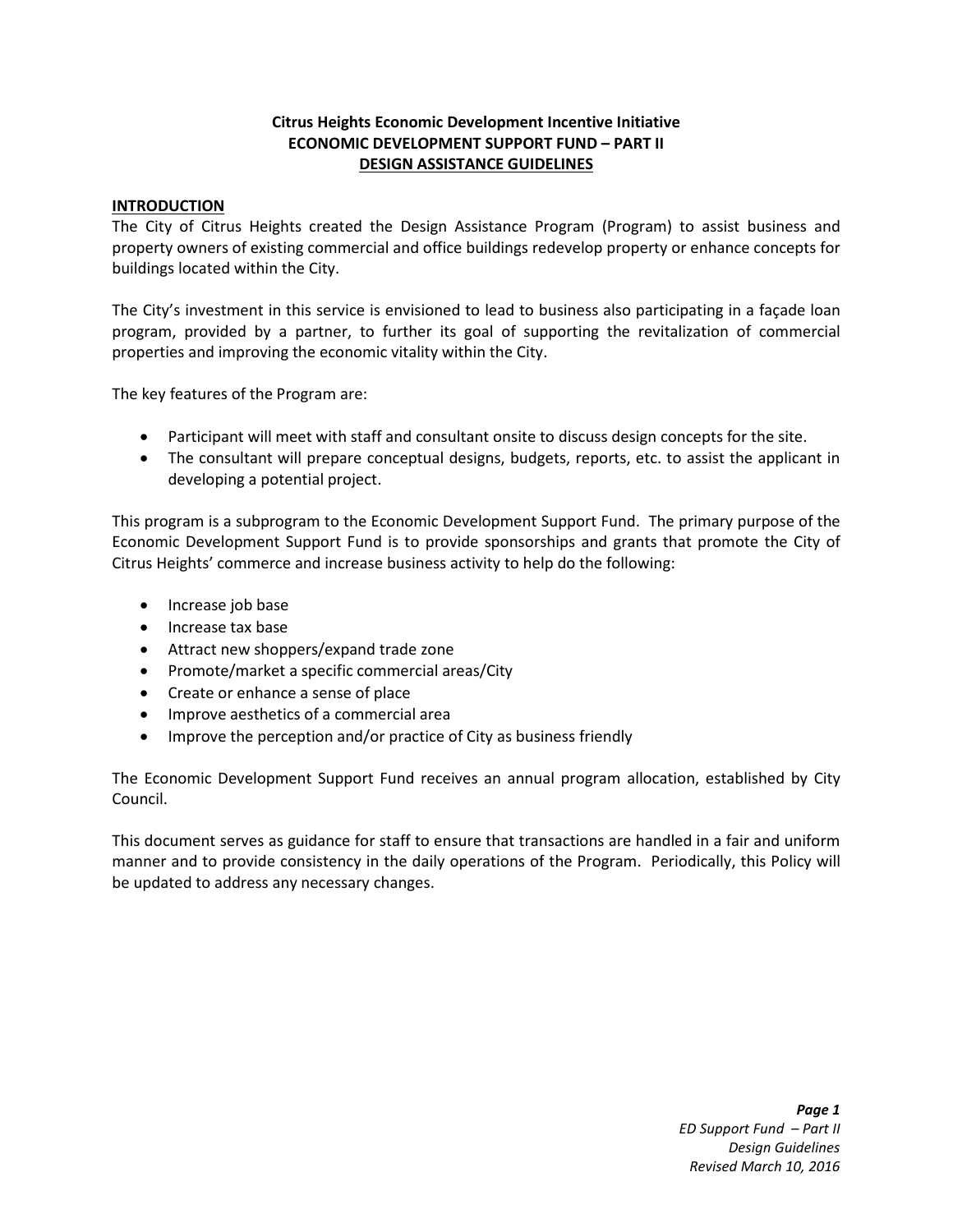### **I. GENERAL ELIGIBILITY REQUIREMENTS**

#### A. ELIGIBLE PROJECT AREAS

The Design Assistance Program is available to commercially-zoned properties in the City of Citrus Heights.

- B. ELIGIBLE APPLICANTS
	- 1. An Applicant is defined in Section IV, Definitions. Eligible Applicants include the following:
		- a. All owners of small businesses/commercial properties within the Eligible Project Areas.
		- b. All tenants of commercial properties within the Eligible Project Areas, subject to submittal of written approval from the property owner.
- C. INELIGIBLE APPLICANTS
	- 1. Applicants that have previously received City funding for Design Guidance
	- 2. Public Assembly Uses
	- 3. Residential Uses, including Home-Based Businesses
	- 4. Uses prohibited by the Zoning Code
	- 5. Personal Services-Restricted as referenced in the Zoning Code, Liquor Stores, and Bar/Taverns as standalone uses. (These uses as part of a larger project may be eligible subject to Community and Economic Development Director approval)
	- 6. Businesses that do not meet the definition of small business as defined by this document
- D. ELIGIBLE/INELIGIBLE PROJECTS
	- 1. Eligible Projects include, but are not limited to, the following:
		- a. Conceptual Architectural Improvements
		- b. Conceptual Sign Improvements
		- c. Conceptual Site Improvements
		- d. Conceptual Landscaping and Parking Improvements
	- 2. Ineligible Projects, include, but are not limited to, the following:
		- a. Interior Design
		- b. Structural Design
		- c. Roofing Design
		- d. Other items as deemed inappropriate by the City

#### **II. DESIGN ASSISTANCE PROGRAM DESCRIPTION**

- A. GENERAL
	- 1. **Purpose and Goals:** The purpose of the Program is to promote joint public/private action and investment which will complement and enhance revitalization efforts in the City through developing design concepts for businesses interested in improving their properties. The Program also addresses the City's goals of promoting and assisting the

*Page 2 ED Support Fund – Part II Design Guidelines Revised March 10, 2016*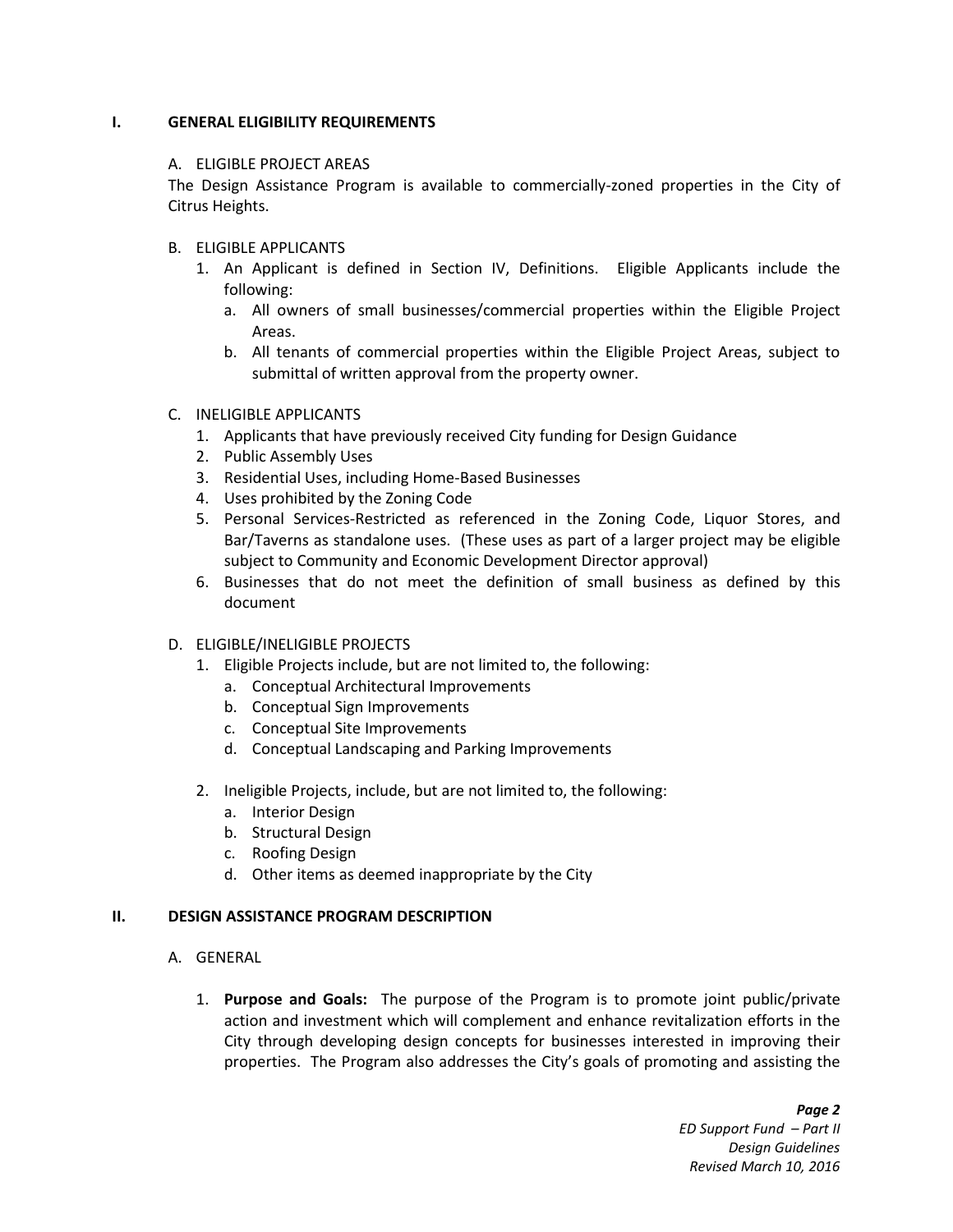development of needed retail and commercial activities and undertaking beautification efforts to eliminate visual blight within the City.

- 2. **Eligibility:** In order to qualify for the Design Assistance Program, the Applicant(s) must meet all General Eligibility Requirements.
- 3. **Value of Design Assistance:** The Program shall allow for the payment of the costs for a City approved design consultant up to a maximum of \$10,000.
- 4. **Funding Availability:** All applications are to be reviewed on a first-come, first-serve basis and will be subject to available funding. The City reserves the right to designate how much funding is allocated annually. The City also reserves the right to cancel the Program at any time.

### B. TERMS AND CONDITIONS

- 1. **Pre-Application:** After review of the Program's General Eligibility Requirements, the applicant will meet with City staff to discuss the desired work to be completed. If the proposed work is consistent with the General Eligibility Requirements as determined by City staff, a completed application will be submitted.
- 2. **Consultant Contract:** If the application is approved by the City, City staff will meet with the consultant and applicant to discuss ideas and concepts. The consultant will contract directly with the City for services not to exceed \$10,000. The scope of the contract shall be determined by the City. The applicant may enter into a separate contract with the consultant to provide additional services beyond the scope; however, the City shall not be responsible for any work performed beyond the City scope.
- 3. **Code Compliance:** The conceptual design shall comply with all applicable building code, land use and planning laws, design guidelines and rules and regulations of the City of Citrus Heights.
- 4. **Disbursement:** The applicant and/or the design consultant shall furnish the City with the completed conceptual design, report, or any other materials furnished by the consultant along with the invoice for the work. Upon receipt of the documents, City staff will confirm the provided information complies with the program requirements and verify the invoice. Within 10 days of receipt of the required invoice, staff will review the submitted documents and the City will disburse funds to the consultant and provide the submitted documents to the Applicant.
- 5. **Termination:** The City shall have the right to terminate the contract with the consultant in the event that the City determines their services are no longer necessary. Prior to the termination, the City shall provide written notice to the consultant specifying the reasons for termination.
- 6. **Ownership of Documents:** The originals of all reports and documents generated by the Program shall become the property of the City.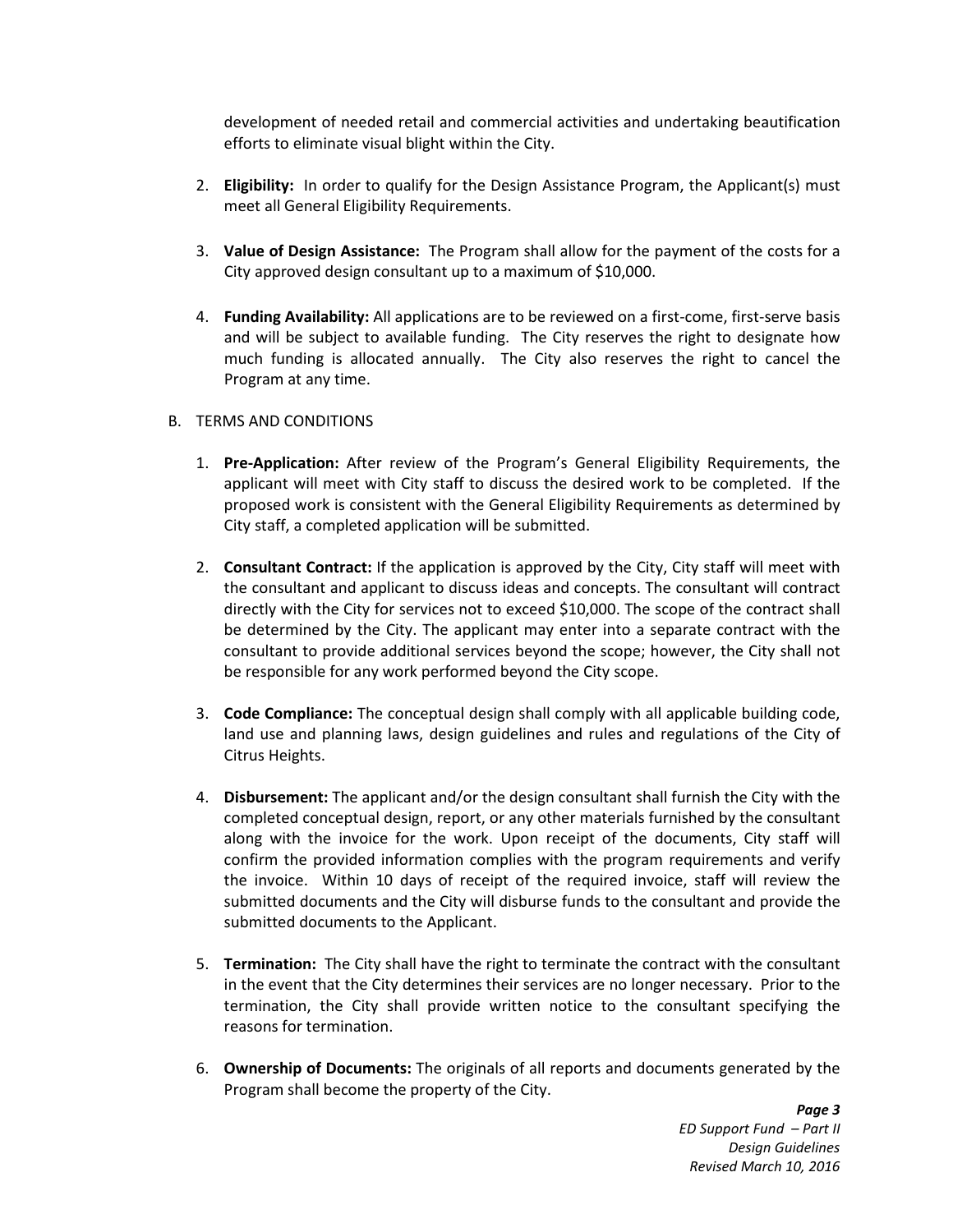7. **Right to Refusal:** The Community and Economic Development Director shall have the right to refuse an application that appears to be a conflict of interest, conflict with city policy or other reason deemed appropriate by the director.

### **III. NON-DISCRIMINATION POLICY**

The City shall not discriminate against any Applicant on the basis of race, color, religion, sex, sexual preference, marital status, ancestry, national origin, disability, pregnancy disability, medical condition, sexual orientation, gender, or transgender.

### **IV. DEFINITIONS**

The following definitions shall apply to this document unless another meaning is clearly apparent from the context.

**APPLICANT** shall mean either an owner or tenant of commercial property in the City.

**CITY** shall mean the City of Citrus Heights.

**COMMUNITY & ECONOMIC DEVELOPMENT DIRECTOR** shall mean the Community & Economic Development Director for the City of Citrus Heights or their designee.

**ELIGIBLE PROJECT AREAS** shall mean those commercially-zoned properties located within the City of Citrus Heights.

**PARTICIPANT** shall mean the owner of commercial property within the Eligible Project Areas pursuant to Sacramento County records participating in the Design Assistance Program.

**PROGRAM** shall mean the Design Assistance Program.

**PROJECT SITE** shall mean the location where the eligible improvements are to be constructed.

**TENANT** shall mean a person who rents or is otherwise in lawful possession of commercial property within the Eligible Project Areas, which is owned by another.

### **SMALL BUSINESS** shall mean one of the following:

- 1. Stand-alone properties less than 25,000 SF in Floor Area
- 2. Tenant spaces less than 10,000 SF in Floor Area
- 3. Shopping Centers with a cumulative floor area of less than 50,000 SF.

### **V. DESIGN ASSISTANCE PROGRAM PROCEDURES**

- A. INITIAL APPLICATION
	- 1. Following the informal meeting with City staff, a Design Assistance Program application will be provided to Applicant.

*Page 4 ED Support Fund – Part II Design Guidelines Revised March 10, 2016*